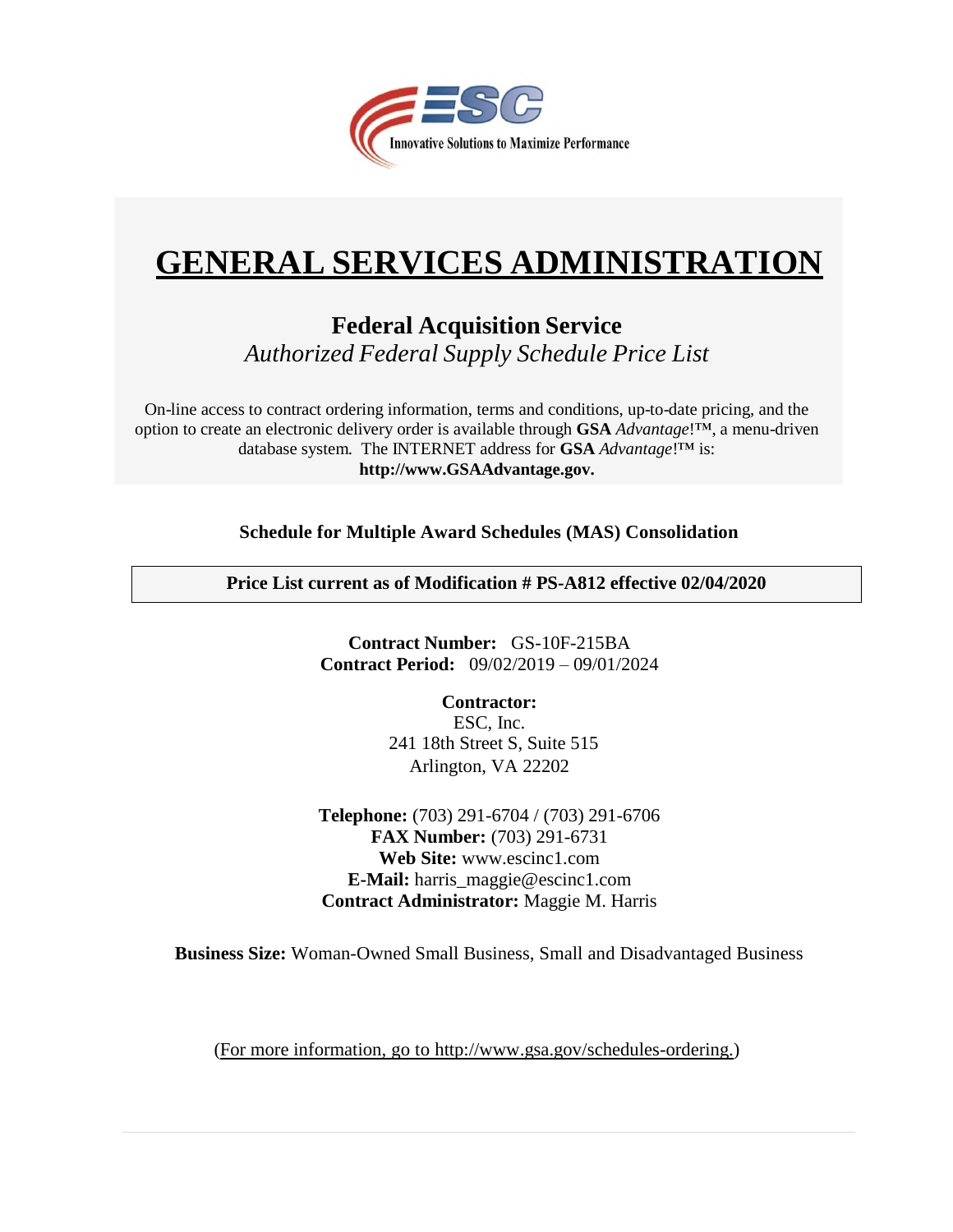

# **CUSTOMER INFORMATION:**

- **1a. Awarded Special Item Number(s)**: OLM 541611
- **1b. Identification of the lowest priced model number and lowest unit price for that model for each special item number awarded in the contract. This price is the Government price based on a unit of one, exclusive of any quantity/dollar volume, prompt payment, or any other concession affecting price. Those contracts that have unit prices based on the geographic location of the customer, should show the range of the lowest price, and cite the areas to which the prices apply.** N/A
- **1c. If the Contractor is proposing hourly rates a description of all corresponding commercial job titles, experience, functional responsibility and education for those types of employees or subcontractors who will perform services shall be provided. If hourly rates are not applicable, indicate "Not applicable" for this item.** See page 6.
- **2. Maximum Order:** \$1,000,000.00
- **3. Minimum Order:** \$100.00
- **4. Geographic Coverage (delivery Area):** Domestic only.
- **5. Point(s) of production (city, county, and state or foreign country):** Same as company address.
- **6. Discount from list prices or statement of net price:** Government net prices (discounts already deducted). See pages 4-5.
- **7. Quantity discounts:** 2.0% discount on task orders equal to or exceeding \$500,000 and 3.5% discount on task orders equal to or exceeding \$1,000,000.
- **8. Prompt payment terms:** Information for Ordering Offices: Prompt payment terms cannot be negotiated out of the contractual agreement in exchange for other concessions. 1% – 10%: Net 30 days.
- **9a. Notification that Government purchase cards are accepted up to the micro-purchase threshold:** Yes.
- **9b. Notification whether Government purchase cards are accepted or not accepted above the micro-purchase threshold:** Will accept.
- **10. Foreign items (list items by country of origin):** None.
- **11a.Time of Delivery (Contractor insert number of days):** Specified on the Task Order.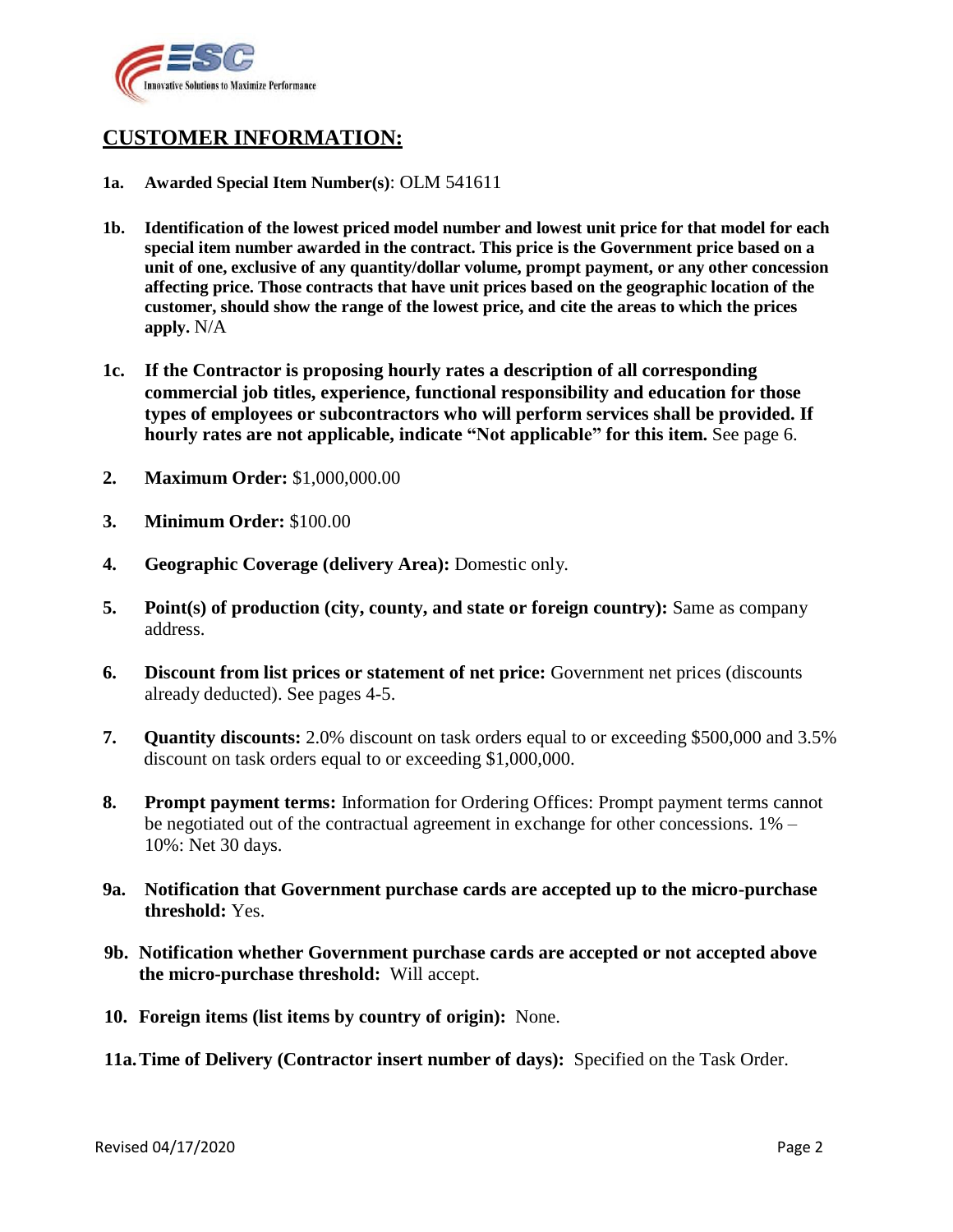

- **11b.Expedited Delivery. The Contractor will insert the sentence "Items available for expedited delivery are noted in this price list." under this heading. The Contractor may use a symbol of its choosing to highlight items in its price list that have expedited**  delivery: Contact Contractor.
- **11c. Overnight and 2-day delivery. The Contractor will indicate whether overnight and 2 day delivery are available. Also, the Contractor will indicate that the schedule customer may contact the Contractor for rates for overnight and 2-day delivery:** Contact Contractor.
- **11d.Urgent Requirements. The Contractor will note in its price list the "Urgent Requirements" clause of its contract and advise agencies that they can also contact the Contractor's representative to effect a faster delivery:** Contact Contractor.
- **12. F.O.B Points(s):** Destination.
- **13a.Ordering Address(es):** Same as company address.
- **13b.Ordering procedures:** For supplies and services, the ordering procedures, information on Blanket Purchase Agreements (BPAs), and a sample BPA are found in Federal Acquisition Regulation (FAR) 8.405-3.
- **14. Payment address(es):** Same as company address.
- **15. Warranty provision:** Contractor's standard commercial warranty.
- **16. Export Packing Charges (if applicable):** N/A
- **17. Terms and conditions of Government purchase card acceptance (any thresholds above the micro-purchase level):** Contact Contractor.
- **18. Terms and conditions of rental, maintenance, and repair (if applicable):** N/A
- **19. Terms and conditions of installation (if applicable):** N/A
- **20a. Terms and conditions of repair parts indicating date of parts price lists and any discounts from list prices (if applicable):** N/A
- **20b.Terms and conditions for any other services (if applicable):** N/A
- **21. List of service and distribution points (if applicable):** N/A
- **22. List of participating dealers (if applicable):** N/A
- **23. Preventive maintenance (if applicable):** N/A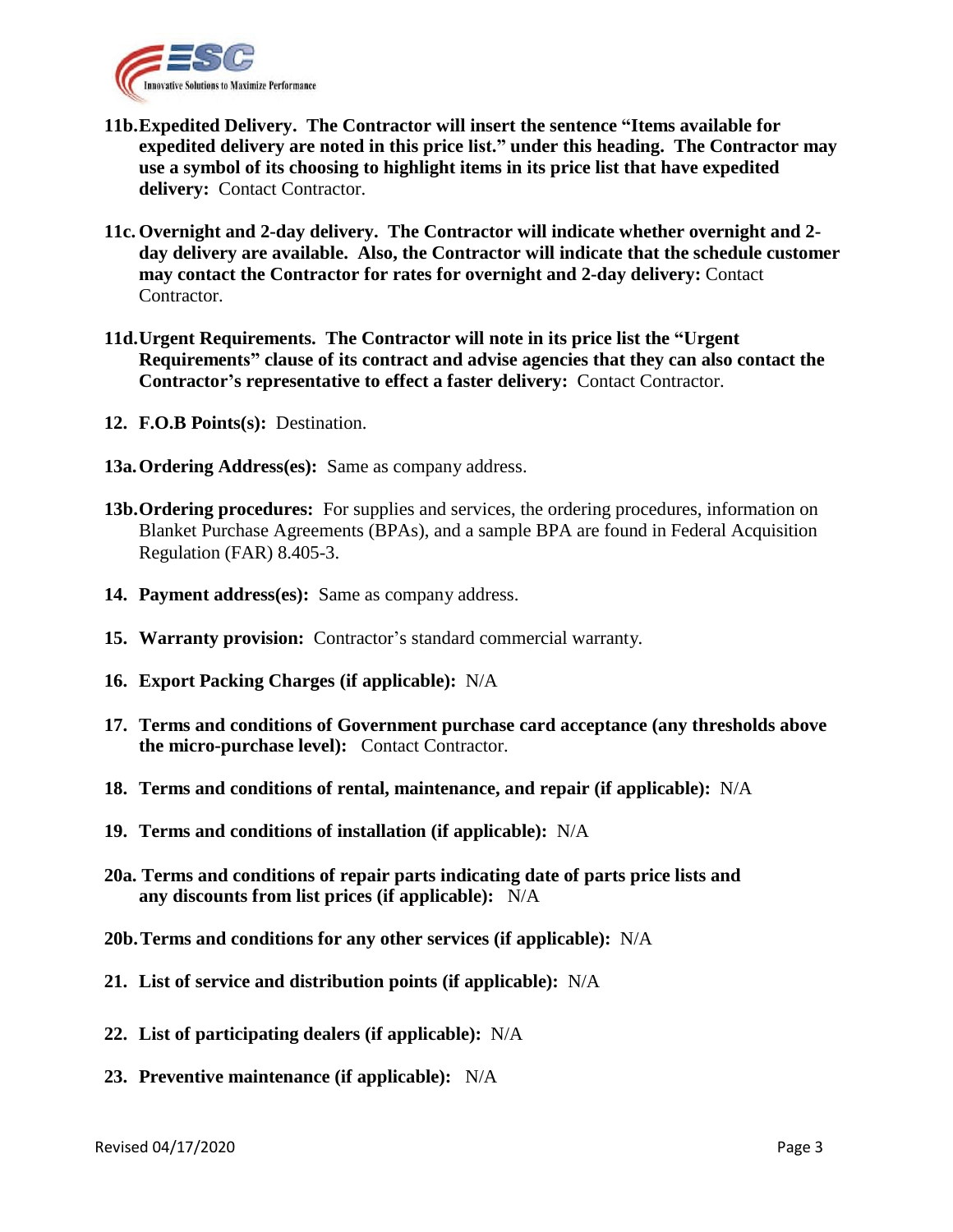

- **24a. Environmental attributes, e.g., recycled content, energy efficiency, and/or reduced pollutants:** N/A
- **24b. If applicable, indicate that Section 508 compliance information is available on Electronic and Information Technology (EIT) supplies and services and show where full details can be found (e.g. contactor's website or other location.) The EIT standards can be found at:** [www.Section508.gov/.](http://www.section508.gov/)
- **25. Data Universal Numbering System (DUNS) number:** 802710772
- **26. Notification regarding registration in the System for Award Management (SAM) database:** Registered

| <b>SIN OLM 541611</b>              |                                       |                      |                                    |                                    |                                    |                         |                          |
|------------------------------------|---------------------------------------|----------------------|------------------------------------|------------------------------------|------------------------------------|-------------------------|--------------------------|
| <b>Awarded LCAT</b>                | <b>Min. Education</b><br>& Experience | OnSite /<br>Offsite? | <b>Option</b><br>Year <sub>6</sub> | <b>Option</b><br>Year <sub>7</sub> | <b>Option</b><br>Year <sub>8</sub> | <b>Option</b><br>Year 9 | <b>Option</b><br>Year 10 |
| Project Manager                    | Bachelors; 10 yrs                     | Both                 | \$128.62                           | \$131.45                           | \$134.35                           | \$137.30                | \$140.32                 |
| <b>Subject Matter</b><br>Expert    | Bachelors; 10 yrs                     | <b>Both</b>          | \$131.66                           | \$134.55                           | \$137.51                           | \$140.54                | \$143.63                 |
| Admin Support<br>Specialist        | Bachelors; 2 yrs                      | Both                 | \$54.08                            | \$55.27                            | \$56.48                            | \$57.72                 | \$58.99                  |
| <b>Strategic Analyst</b>           | Bachelors; 5 yrs                      | Both                 | \$104.77                           | \$107.07                           | \$109.43                           | \$111.83                | \$114.29                 |
| Management<br>Analyst              | Bachelors; 10 yrs                     | Both                 | \$105.44                           | \$107.76                           | \$110.13                           | \$112.55                | \$115.03                 |
| Senior Analyst                     | Bachelors; 5 yrs                      | <b>Both</b>          | \$102.20                           | \$104.44                           | \$106.74                           | \$109.09                | \$111.49                 |
| Functional Area<br>Specialist      | Bachelors; 5 yrs                      | <b>Both</b>          | \$70.01                            | \$71.55                            | \$73.12                            | \$74.73                 | \$76.37                  |
| Medical Logistician                | <b>HS</b> ; 10 yrs                    | Both                 | \$65.65                            | \$67.10                            | \$68.57                            | \$70.08                 | \$71.62                  |
| <b>Issuance Project</b><br>Manager | Bachelors; 10 yrs                     | <b>Both</b>          | \$128.62                           | \$131.46                           | \$134.35                           | \$137.30                | \$140.32                 |
| <b>Issuance Project</b><br>Analyst | Bachelors; 2 yrs                      | <b>Both</b>          | \$72.32                            | \$73.91                            | \$75.54                            | \$77.20                 | \$78.90                  |
| Program Manager                    | Bachelors; 7 yrs                      | <b>Both</b>          | \$99.87                            | \$102.07                           | \$104.31                           | \$106.61                | \$108.95                 |
| <b>Training Specialist</b>         | Bachelors; 2 yrs                      | <b>Both</b>          | \$62.91                            | \$64.30                            | \$65.71                            | \$67.16                 | \$68.63                  |

**27. Final Pricing:** The rates shown below include the Industrial Funding Fee (IFF) of 0.75%.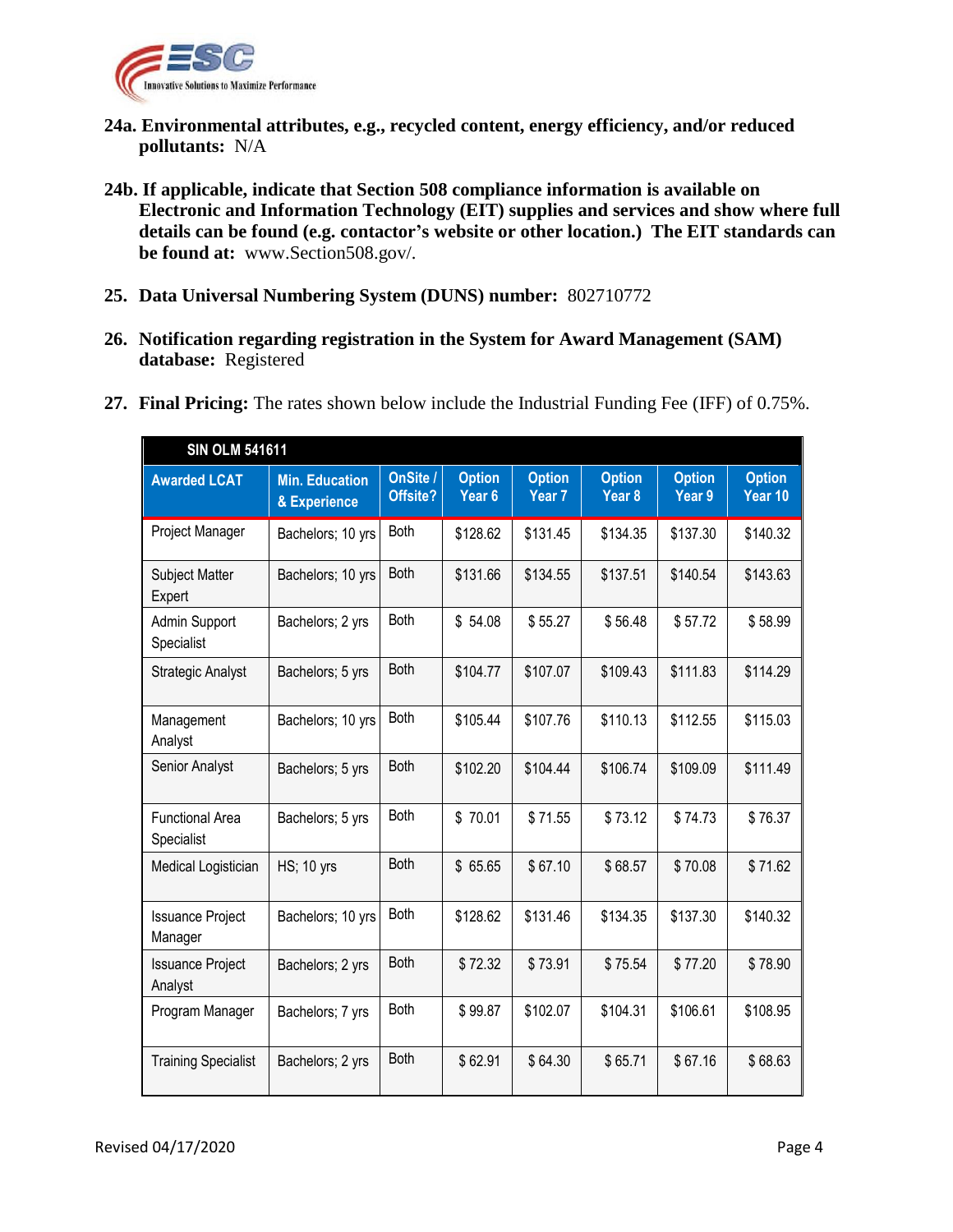

| <b>SIN OLM 541611</b>                       |                                       |                      |                         |                                    |                         |                         |                          |
|---------------------------------------------|---------------------------------------|----------------------|-------------------------|------------------------------------|-------------------------|-------------------------|--------------------------|
| <b>Awarded LCAT</b>                         | <b>Min. Education</b><br>& Experience | OnSite /<br>Offsite? | <b>Option</b><br>Year 6 | <b>Option</b><br>Year <sub>7</sub> | <b>Option</b><br>Year 8 | <b>Option</b><br>Year 9 | <b>Option</b><br>Year 10 |
| <b>Personnel Security</b><br>Specialist V   | Bachelors; 7 yrs                      | <b>Both</b>          | \$117.37                | \$119.95                           | \$122.59                | \$125.29                | \$128.04                 |
| <b>Personnel Security</b><br>Specialist IV  | Bachelors; 5 yrs                      | <b>Both</b>          | \$90.72                 | \$92.72                            | \$94.76                 | \$96.84                 | \$98.97                  |
| <b>Personnel Security</b><br>Specialist III | Bachelors; 4 yrs                      | <b>Both</b>          | \$62.30                 | \$63.67                            | \$65.07                 | \$66.50                 | \$67.96                  |
| <b>Personnel Security</b><br>Specialist II  | Bachelors; 3 yrs                      | <b>Both</b>          | \$53.42                 | \$54.60                            | \$55.80                 | \$57.02                 | \$58.28                  |
| <b>Personnel Security</b><br>Assistant III  | Associates; 5 yrs                     | <b>Both</b>          | \$39.99                 | \$40.87                            | \$41.77                 | \$42.69                 | \$43.63                  |
| <b>Personnel Security</b><br>Assistant II   | Associates; 3 yrs                     | <b>Both</b>          | \$34.28                 | \$35.03                            | \$35.80                 | \$36.59                 | \$37.39                  |

ESC, Inc. agrees the fixed escalation rate applicable to the three (3) five-year option periods will be based on Employment Cost Index, Series ID: CIU2010S000100000A (B, I). This index will be used at the time of Option Exercise to calculate an average percent to determine the fixed annual escalation for the Option Period. The average percent will be calculated using five years starting with the latest available quarter showing the 12-month percentage change and going back four years.

# **Service Contract Labor Standards (SCLS) (formerly SCA) Matrix**

| <b>SCLS Eligible Labor Category</b>                                                                                                                                                                                                                                                                                                                                                                                                                                                                                                                    | <b>SCLS Equivalent Code Title</b>                | <b>Wage Determination No</b> |  |
|--------------------------------------------------------------------------------------------------------------------------------------------------------------------------------------------------------------------------------------------------------------------------------------------------------------------------------------------------------------------------------------------------------------------------------------------------------------------------------------------------------------------------------------------------------|--------------------------------------------------|------------------------------|--|
| <b>Administrative Support Specialist</b>                                                                                                                                                                                                                                                                                                                                                                                                                                                                                                               | 01020 Administrative Assistant                   | 2015-4281                    |  |
| <b>Training Specialist</b>                                                                                                                                                                                                                                                                                                                                                                                                                                                                                                                             | 15095 - Technical Instructor/Course<br>Developer | 2015-4281                    |  |
| The Service Contract Labor Standards (SCLS) is applicable to this contract and it includes SCLS<br>applicable labor categories. The prices for the cited SCLS labor categories are based on the U.S.<br>Department of Labor Wage Determination Number(s) identified in the SCLS matrix and above. The prices<br>offered are based on the preponderance of where work is performed and should the contractor perform in<br>an area with lower SCLS rates, resulting in lower wages being paid, the task order prices will be<br>discounted accordingly. |                                                  |                              |  |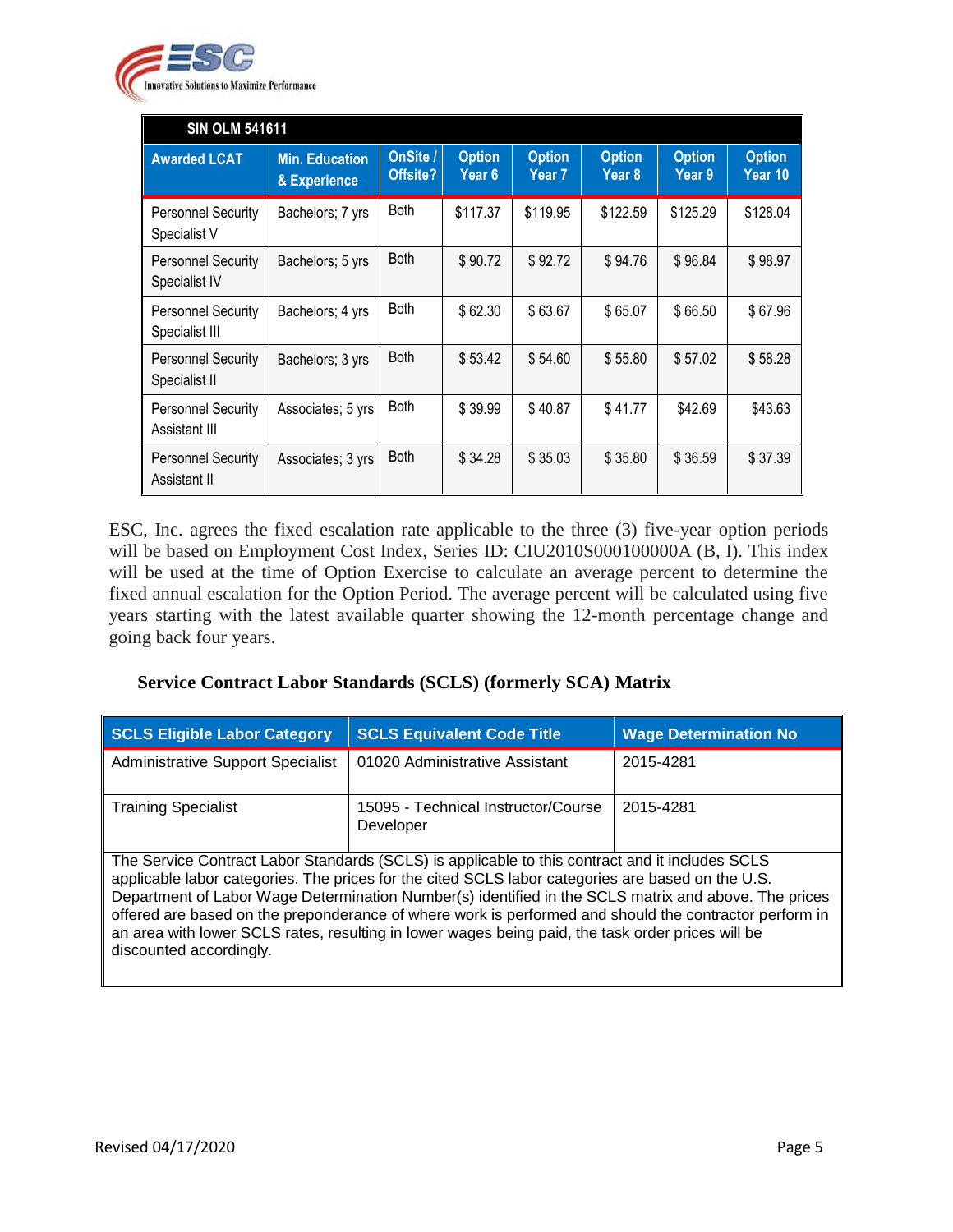

# **LABOR CATEGORY DESCRIPTIONS**:

### **Project Manager**

Responsible for overall project management, serves as a single point of contact to the agency, and represents the Contractor in dealing with management. Responsible for formulating and enforcing work standards, assigning Contractor schedules, reviewing work discrepancies, and supervising Contract personnel in accordance with contract standards and requirements.

Minimum Education: Bachelor's degree Minimum Experience: 10 years of relevant experience

#### **Subject Matter Expert**

Peer or industry recognized definitive source of knowledge, technique or expertise in a specific subject area such as business, management, information technology, defense strategy and policy, organizational leadership, software development, engineering etc. SME understands, articulates and implements Government or industry best practices to their area of expertise. SME provides guidance on how their knowledge, skills and abilities are utilized in the field.

Minimum Education: Bachelor's degree Minimum Experience: 10 years of relevant experience

#### **Admin Support Specialist**

Compose routine, non-technical correspondence, such as instructions on office procedures, requests for information, and letters of acknowledgement. Prepare a wide variety of recurring and non-recurring correspondence, reports, and other documents, review, and finalize Correspondence / documents prepared by others in handwritten or electronic drafts. Proofread/edit correspondence and documents for correct grammar, spelling, capitalization, punctuation, and format. Maintain applicable spreadsheets, schedules, appointments, archiving documents, and manage routine correspondence as required. Screen incoming mail and refer to appropriate party or reroute to other organizations/offices, or handle personally, establishing coordination controls as required. Establish and monitor suspense dates and bring to appropriate party's attention those that cannot be met.

Minimum Education: Bachelor's degree Minimum Experience: 2 years of relevant experience

#### **Strategic Analyst**

Makes recommendation to the leadership concerning the organizational strategic planning involving 360 evaluations of senior leadership, feedback reports, Executive Council Initiatives, and Quality Improvement Boards. As situation dictates, prepares recommendations concerning mid-course adjustments to these programs. Facilitate meeting for action plan teams working on strategic objectives. Assist in creating a project plan, setting milestones and timeline, executing future meetings, tracking and reporting progress and completing the project. Present expectations for program and process reviews to the Leadership Team. Reviews and researches best practices through site visits, internet research and conferences, compiles such information,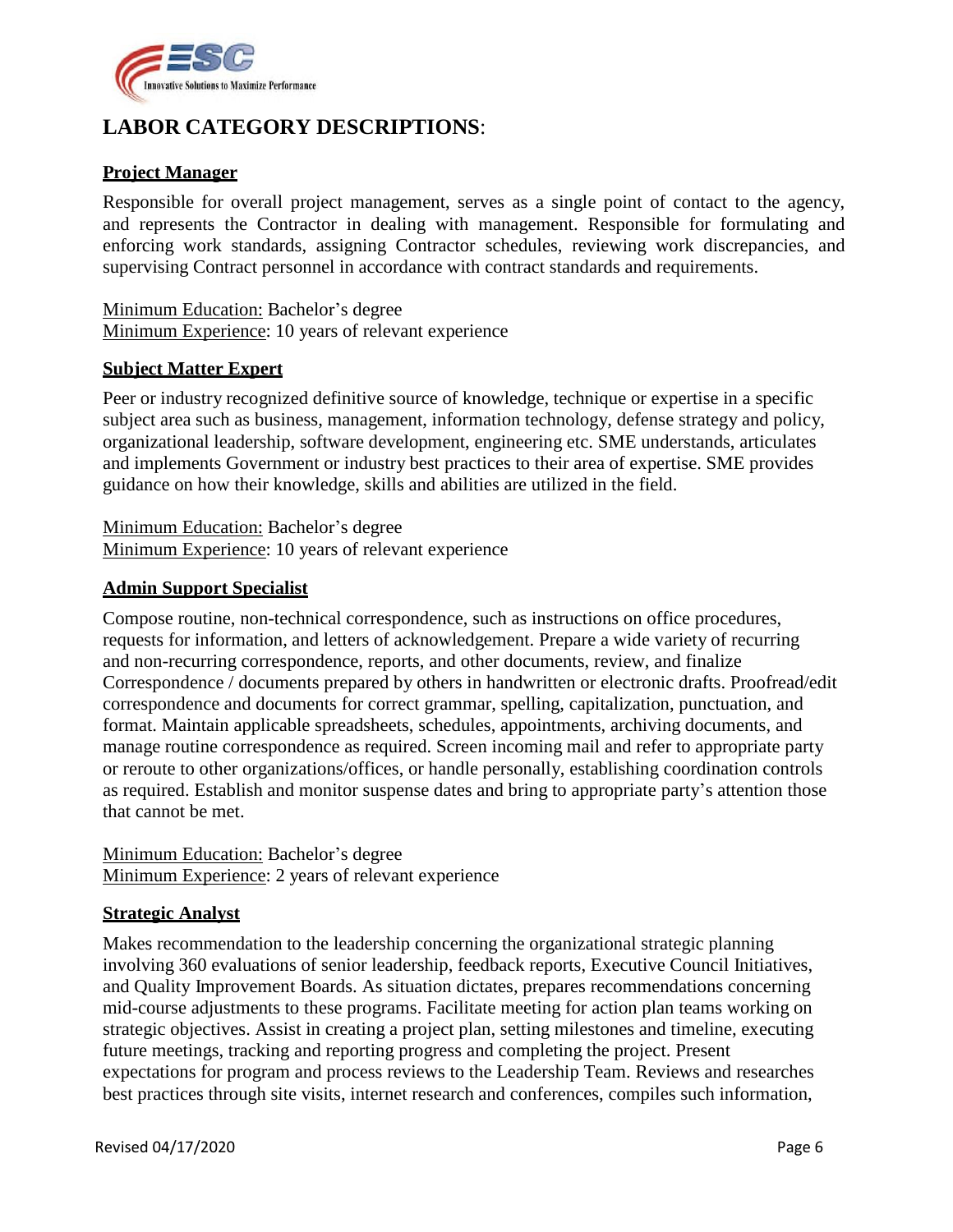

presents information and makes recommendations to the organization for benchmarking purposes.

Minimum Education: Bachelor's degree Minimum Experience: 5 years of relevant experience

#### **Management Analyst**

Develops proposed organizational processes, staffing capabilities, and solutions to assist in meeting overall mission needs. Evaluates alignment of organizational resources and business processes to determine optimal resource allocations, service delivery and performance improvement. Familiar with human resource practices, human capital development, staffing techniques, transition planning, and reorganization approaches. Conducts surveys, interviews, and collects data regarding operational performance and effectiveness.

Minimum Education: Bachelor's degree Minimum Experience: 10 years of relevant experience

#### **Senior Analyst**

Carries out research and analysis independently in support of business unit or company strategies, acquisition pipeline development, the strategy planning process, and/or key operational issues (such as pricing, sales force optimization, etc.). Structures research and analysis in collaboration with project manager .Provides insights on the business implications of the research and analysis. Takes results to a logical and relevant end product, with minimum supervision. Contributes to and leads creation of deliverables, including reports, newsletters, spreadsheets, presentations and other outputs to document and communicate findings. Independently interacts and collaborates with all stakeholders.

Minimum Education: Bachelor's degree Minimum Experience: 5 years of relevant experience

#### **Functional Area Specialist**

Responsible for performing routine assignments associated with the implementation of standard techniques, procedures and/or criteria as they apply to the technical or administrative aspects of the program or functional area. Using prescribed methods and information supplied, prepares draft inputs to program documentation as it relates to any of the support functions; reviews final draft documents for conformity to requirements and completeness. Maintains management files; tracks preparation and delivery status of data deliverables. Attends meetings, design reviews, working groups and briefings. Works under guidelines established by supervisor; receives instructions on specific assignment objectives, features, possible solutions, etc. Work is reviewed for consistency and completeness.

Minimum Education: Bachelor's degree Minimum Experience: 5 years of relevant experience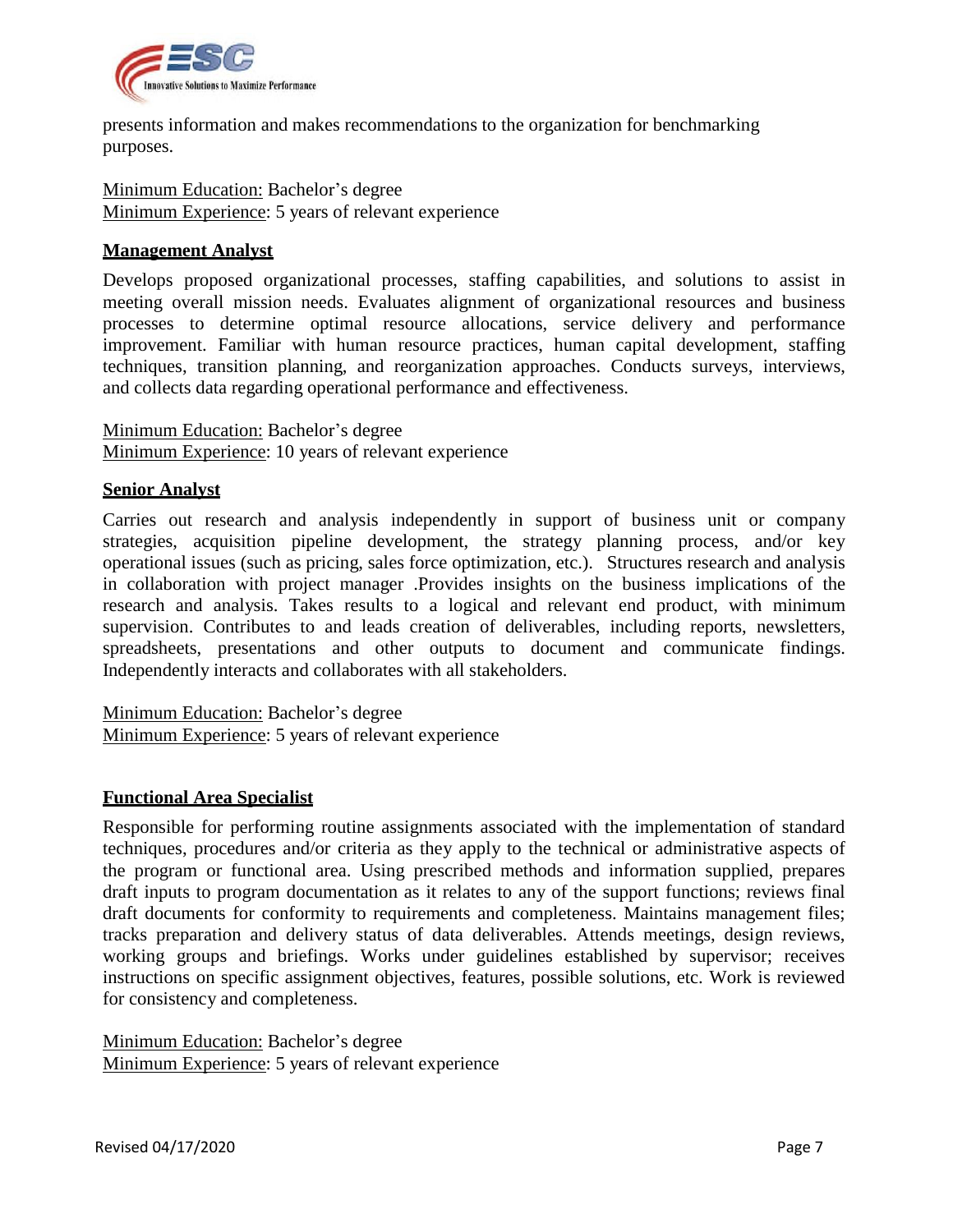

#### **Medical Logistician**

Performs integrated logistics support activities. Plans, schedules, coordinates and estimates complex tasks associated with products or services to ensure that systems, supplies and equipment achieve the required readiness and sustainability posture within established cost baselines. Develops and ensures requirements and implementation strategies comply with logistics directives, best practices and supportability parameters.

Minimum Education: High School diploma Minimum Experience: 10 years of relevant experience

#### **Issuance Project Manager**

Responsible for the development, implementation, and interpretation of central budgets, policies, plans, performance measures, programs, processes, and legislation. Employees evaluate and monitor programs and advise and make recommendations to state officials and executive management in state agencies. Applies knowledge of research, analysis, planning, evaluation, and measurement techniques; and specialized knowledge of agency program areas, and related agency, state and federal policies. May represent agency at committee meetings, sub-committee meetings, board meetings, hearings and other public meetings. Provides technical and/or administrative advice/guidance regarding the modification of policies, contracts and other program or procedural areas. Frequent contacts with agency management, public officials, and special interest groups to discuss, interpret, and review research, studies, findings, and recommendations.

Minimum Education: Bachelor's degree

Minimum Experience: 10 years of relevant experience

#### **Issuance Project Analyst**

Applies knowledge of research, analysis, planning, evaluation, and measurement techniques; and specialized knowledge of agency program areas, and related agency, state and federal policies. May represent agency at committee meetings, sub-committee meetings, board meetings, hearings and other public meetings. Provides technical and/or administrative advice/guidance regarding the modification of policies, contracts and other program or procedural areas. Frequent contacts with agency management, public officials, and special interest groups to discuss, interpret, and review research, studies, findings, and recommendations.

Minimum Education: Bachelor's degree Minimum Experience: 2 years of relevant experience

#### **Program Manager**

Directs and/or supervises personnel, providing management support in the form of organization, directing and coordinating, planning and execution of all program/technical support activities. Must be able to effectively communicate with higher echelon personnel in order to interface with all levels of management. Assigns duties and reviews work of subordinates and establishes and alters management structure as necessary within the program to effectively direct program/technical support activities. Meets and confers with appropriate officials regarding the status of specific program/technical activities and progress. May provide expertise in the field of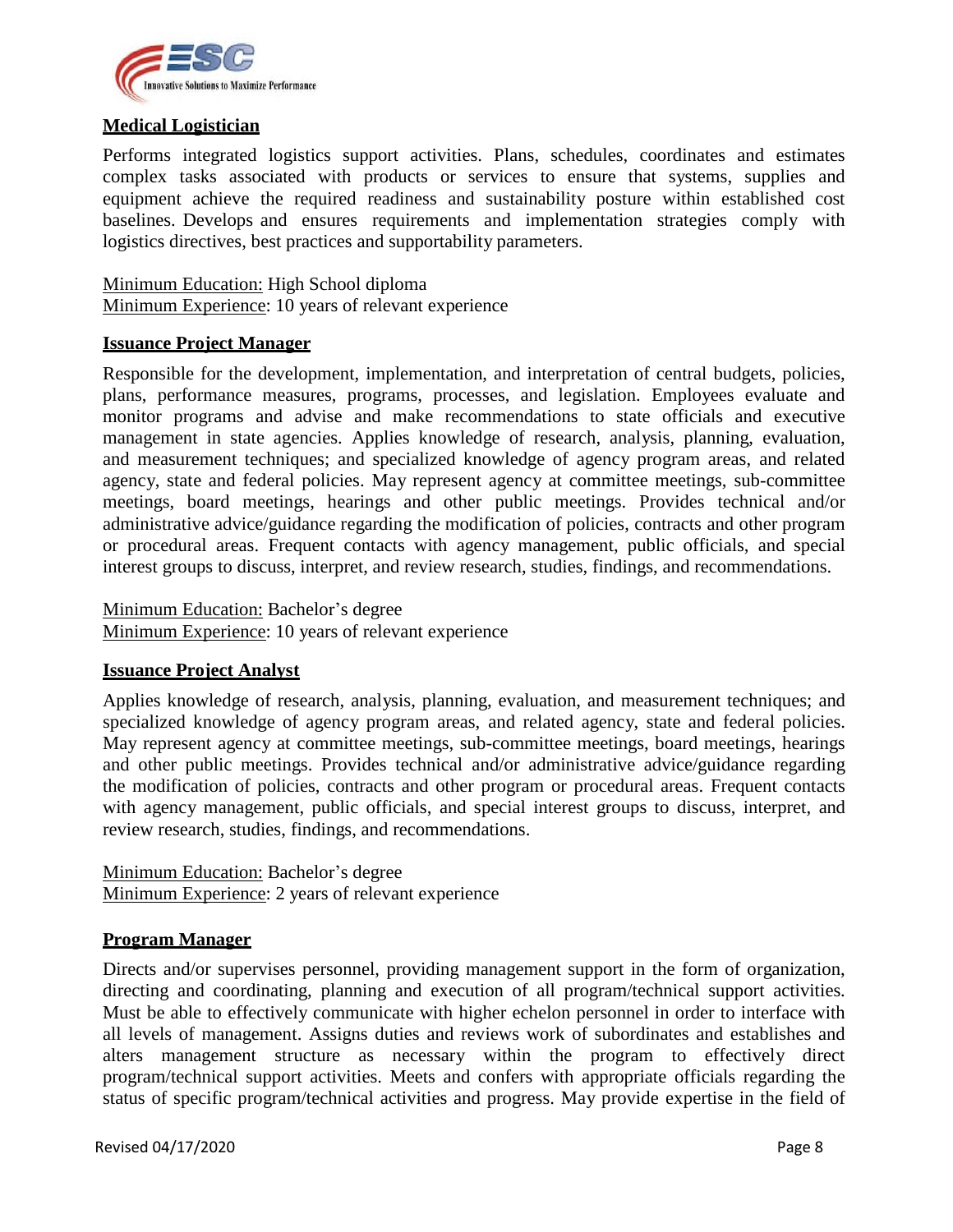

resolution of problems, issues or conflicts as required. Ensures that program schedule, performance, and deliverables are met.

Minimum Education: Bachelor's degree Minimum Experience: 7 years of relevant experience

#### **Training Specialist**

Analyzes the need for and designs, develops, trains and provides materials, to include lesson plans, PowerPoint slide presentations, job aids, interactive courseware (e-Learning), tests, training surveys, and student handouts for the delivery of formal and informal technical training.

Minimum Education: Bachelor's degree Minimum Experience: 2 years of relevant experience

# **Personnel Security Specialist V**

Provide supervisory adjudicative services and large team oversight for security support personnel in accordance with the relevant Executive Orders (E.O.s), U.S. Code of Federal Regulations (CFR), and the policies, orders, and guiding. Personnel will include review of investigative reports and evaluation of derogatory and mitigating information. With the understanding that final decisions regarding suitability/security determinations or campus access authorizations are made by appropriate Federal employees.

Minimum Education: Bachelor's Degree Minimum Experience: 7 years of relevant experience

#### **Personnel Security Specialist IV**

Provide supervisory adjudicative services for security support personnel in accordance with the relevant Executive Orders (E.O.s), U.S. Code of Federal Regulations (CFR), and the policies, orders, and guiding. Personnel will include review of investigative reports and evaluation of derogatory and mitigating information. With the understanding that final decisions regarding suitability/security determinations or campus access authorizations are made by appropriate Federal employees.

Minimum Education: Bachelor's Degree Minimum Experience: 5 years of relevant experience

# **Personnel Security Specialist III**

Provide adjudicative services in accordance with the relevant Executive Orders (E.O.s), U.S. Code of Federal Regulations (CFR), and the policies, orders, and guiding. Personnel will include review of investigative reports and evaluation of derogatory and mitigating information. With the understanding that final decisions regarding suitability/security determinations or campus access authorizations are made by appropriate Federal employees.